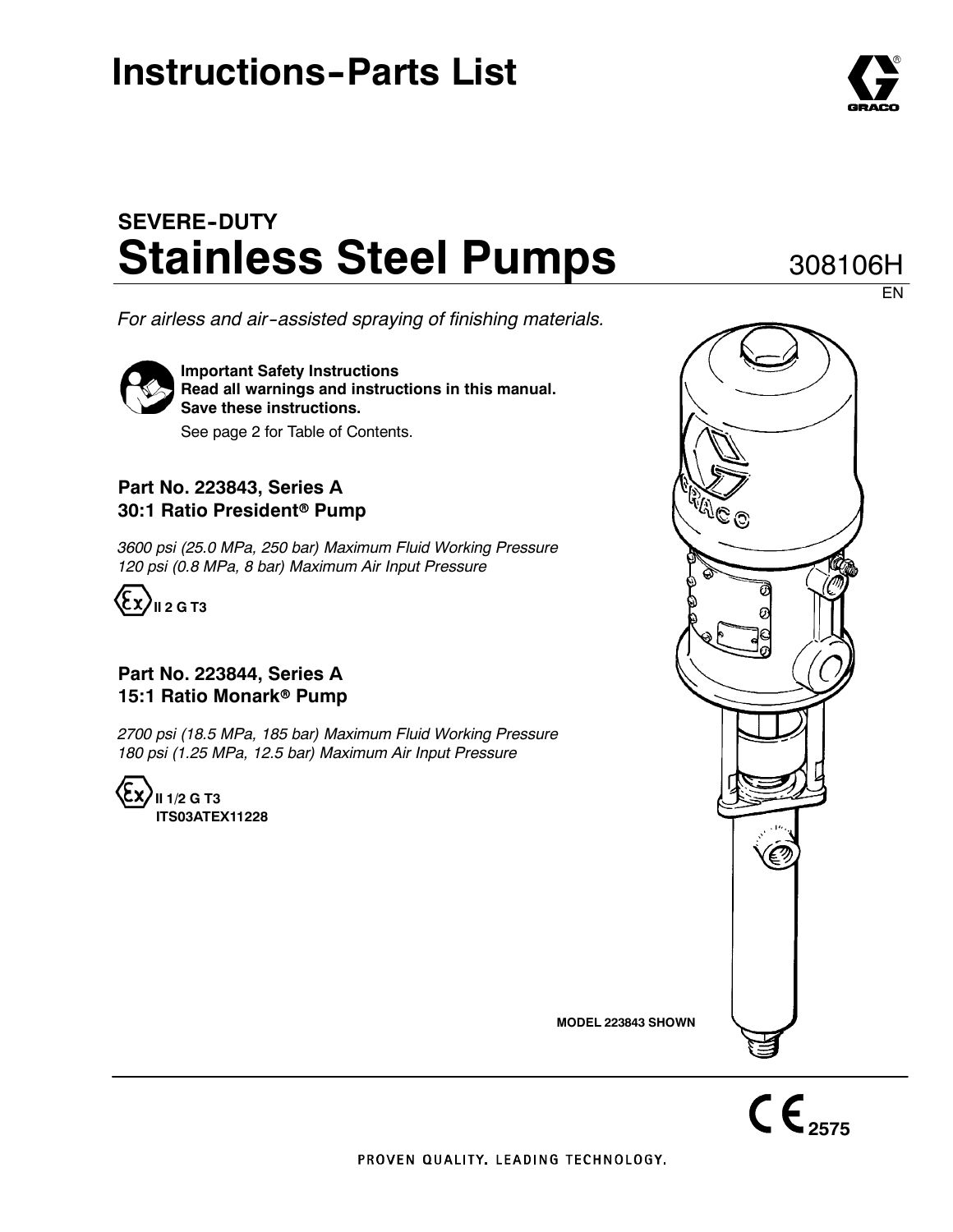# **Table of Contents**

## **Symbols**

| Mounting Hole Layout  22    |  |
|-----------------------------|--|
| Graco Standard Warranty  24 |  |
|                             |  |
|                             |  |

**Warning Symbol**

#### **WARNING** 0

This symbol alerts you to the possibility of serious injury or death if you do not follow the instructions.

### **Caution Symbol**

#### **CAUTION** A

This symbol alerts you to the possibility of damage to or destruction of equipment if you do not follow the corresponding instructions.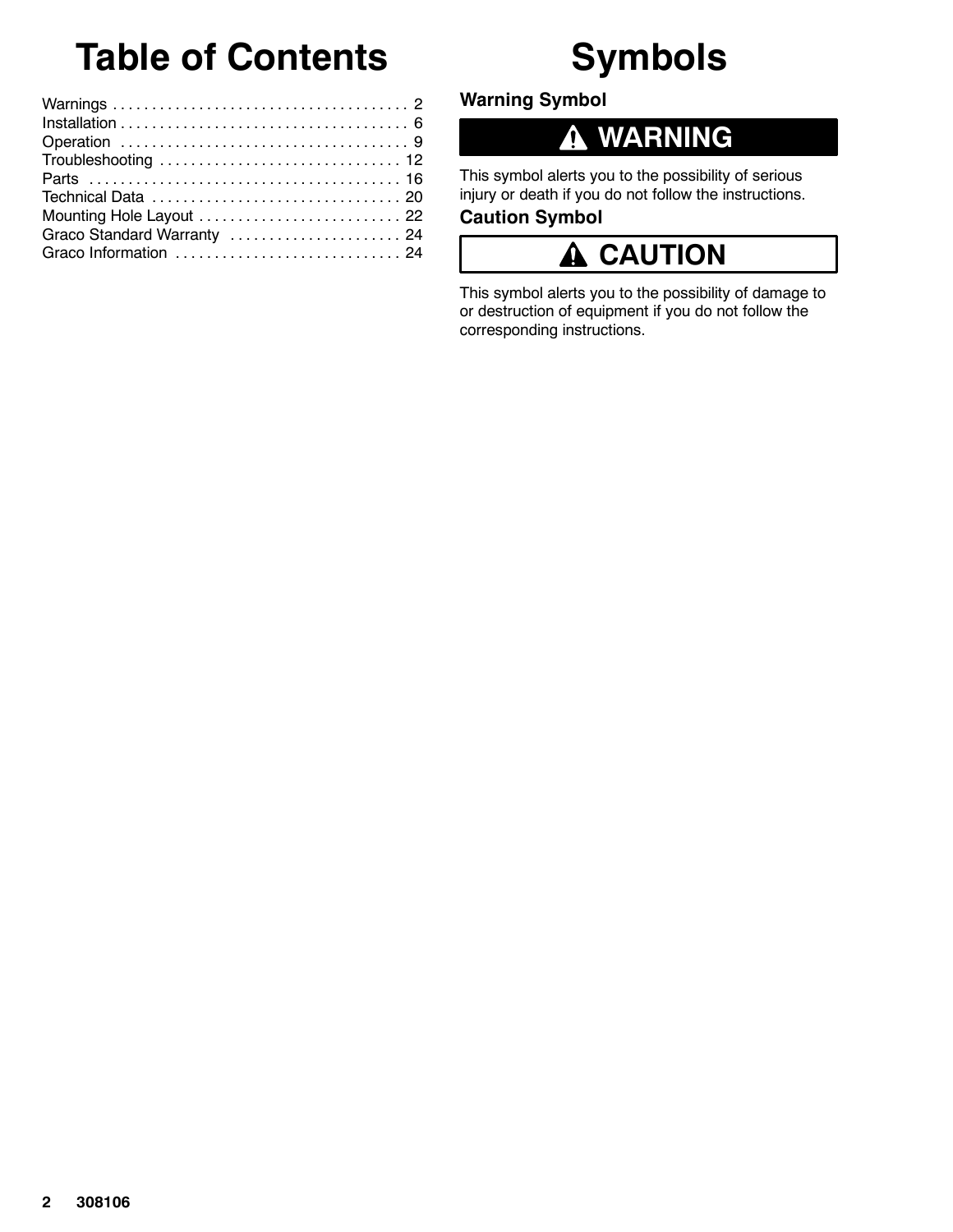### **WARNING INSTRUCTIONS EQUIPMENT MISUSE HAZARD** Equipment misuse can cause the equipment to rupture or malfunction and result in serious injury. • This equipment is for professional use only. Read all instruction manuals, tags, and labels before operating the equipment. • Use the equipment only for its intended purpose. If you are uncertain about usage, call your Graco distributor. • Do not alter or modify this equipment. Use only genuine Graco parts and accessories. • Check equipment daily. Repair or replace worn or damaged parts immediately. • Do not exceed the maximum working pressure of the lowest rated system component. Refer to the **Technical Data** on pages 20 and 21 for the maximum working pressure of this equipment. • Use fluids and solvents which are compatible with the equipment wetted parts. Refer to the Tech**nical Data** section of all equipment manuals. Read the fluid and solvent manufacturer's warnings. • Do not use hoses to pull equipment. • Route hoses away from traffic areas, sharp edges, moving parts, and hot surfaces. Do not expose Graco hoses to temperatures above 82°C (180°F) or below -40°C (-40°F).  $\bullet$  Wear hearing protection when operating this equipment. • Do not lift pressurized equipment. • Comply with all applicable local, state, and national fire, electrical, and safety regulations. **TOXIC FLUID HAZARD** Hazardous fluid or toxic fumes can cause serious injury or death if splashed in the eyes or on the skin, inhaled, or swallowed.  $\bullet$  Know the specific hazards of the fluid you are using. • Store hazardous fluid in an approved container. Dispose of hazardous fluid according to all local, state and national guidelines. • Always wear protective eyewear, gloves, clothing and respirator as recommended by the fluid and solvent manufacturer. **MOVING PARTS HAZARD** Moving parts, such as the air motor piston, can pinch or amputate your fingers. • Keep clear of all moving parts when starting or operating the pump. **•** Before servicing the equipment, follow the **Pressure Relief Procedure** on page 9 to prevent the equipment from starting unexpectedly.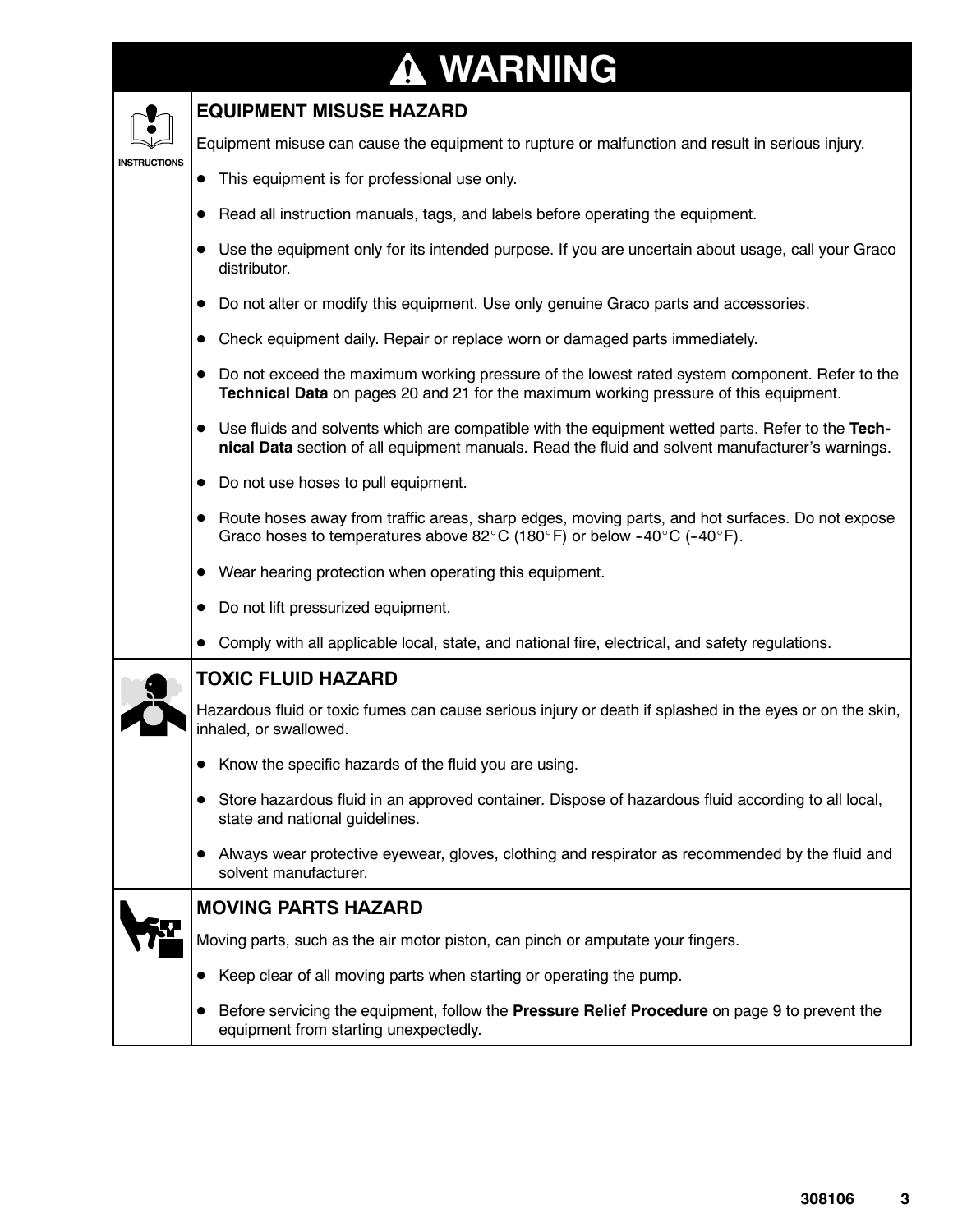# **WARNING**



### **SKIN INJECTION HAZARD**

Spray from the gun/valve, hose leaks, or ruptured components can inject fluid into your body and cause extremely serious injury, including the need for amputation. Fluid splashed in the eyes or on the skin can also cause serious injury.

- D Fluid injected into the skin might look like just a cut, but it is a serious injury. **Get immediate medical attention.**
- Do not point the gun at anyone or at any part of the body.
- Do not put your hand or fingers over the spray tip.
- Do not stop or deflect leaks with your hand, body, glove or rag.
- $\bullet$  Do not "blow back" fluid; this is not an air spray system.
- Always have the tip guard and the trigger guard on the gun when spraying.
- Be sure the gun trigger safety operates before spraying.
- Lock the gun trigger safety when you stop spraying.
- **Follow the Pressure Relief Procedure** on page 9 whenever you: are instructed to relieve pressure; stop spraying; clean, check, or service the equipment; and install or clean the spray tip.
- Tighten all fluid connections before operating the equipment.
- Check the hoses, tubes, and couplings daily. Replace worn, damaged, or loose parts immediately. Permanently coupled hoses cannot be repaired; replace the entire hose.
- Use only Graco approved hoses. Do not remove any spring guard that is used to help protect the hose from rupture caused by kinks or bends near the couplings.

### **FIRE AND EXPLOSION HAZARD**

Improper grounding, poor ventilation, open flames or sparks can cause a hazardous condition and result in a fire or explosion and serious injury.

- **•** Ground the equipment and the object being sprayed. Refer to Grounding on page 6.
- If there is any static sparking or you feel an electric shock while using this equipment, stop spray**ing immediately.** Do not use the equipment until you identify and correct the problem.
- Provide fresh air ventilation to avoid the buildup of flammable fumes from solvents or the fluid being sprayed.
- Keep the spray area free of debris, including solvent, rags, and gasoline.
- Electrically disconnect all equipment in the spray area.
- $\bullet$  Extinguish all open flames or pilot lights in the spray area.
- Do not smoke in the spray area.
- Do not turn on or off any light switch in the spray area while operating or if fumes are present.
- Do not operate a gasoline engine in the spray area.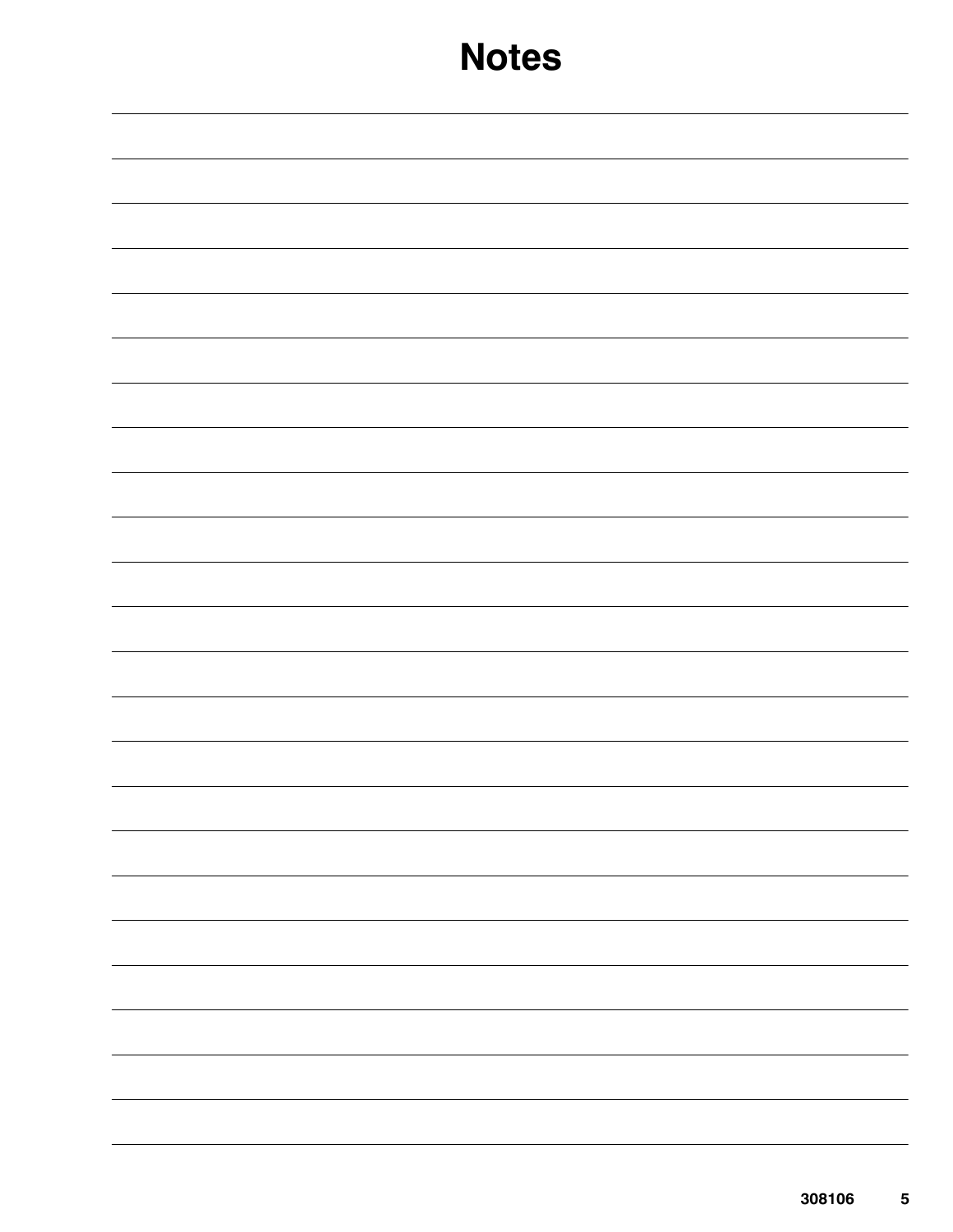# **Installation**

### **Grounding**

## **WARNING**

**FIRE AND EXPLOSION HAZARD** Before operating the pump, ground the system as explained below. Also read the section **FIRE AND EXPLOSION HAZARD** on page 4.

- 1. *Pump:* loosen the grounding lug locknut (W) and washer (X). Insert one end of a 12 ga (1.5 mm2) minimum ground wire (Y) into the slot in lug (Z) and tighten the locknut securely. See Fig. 1. Connect the other end of the wire to a true earth ground. Order Part No. 237569, Ground Wire and Clamp.
- 2. *Air and fluid hoses:* use only electrically conductive hoses with a maximum of 500 ft (150 m) combined hose length to ensure grounding continuity.
- 3. *Air compressor:* follow manufacturer's recommendations.
- 4. *Spray gun:* grounding is obtained through connection to a properly grounded fluid hose and pump.
- 5. *Object being sprayed:* according to your local code.
- 6. *Fluid supply container:* according to your local code.
- 7. *All solvent pails used when flushing*, according to your local code. Use only metal pails, which are conductive, placed on a grounded surface. Do not place the pail on a nonconductive surface, such as paper or cardboard, which interrupts the grounding continuity.
- 8. *To maintain grounding continuity when flushing or relieving pressure*, always hold a metal part of the spray gun firmly to the side of a grounded metal pail, then trigger the gun.

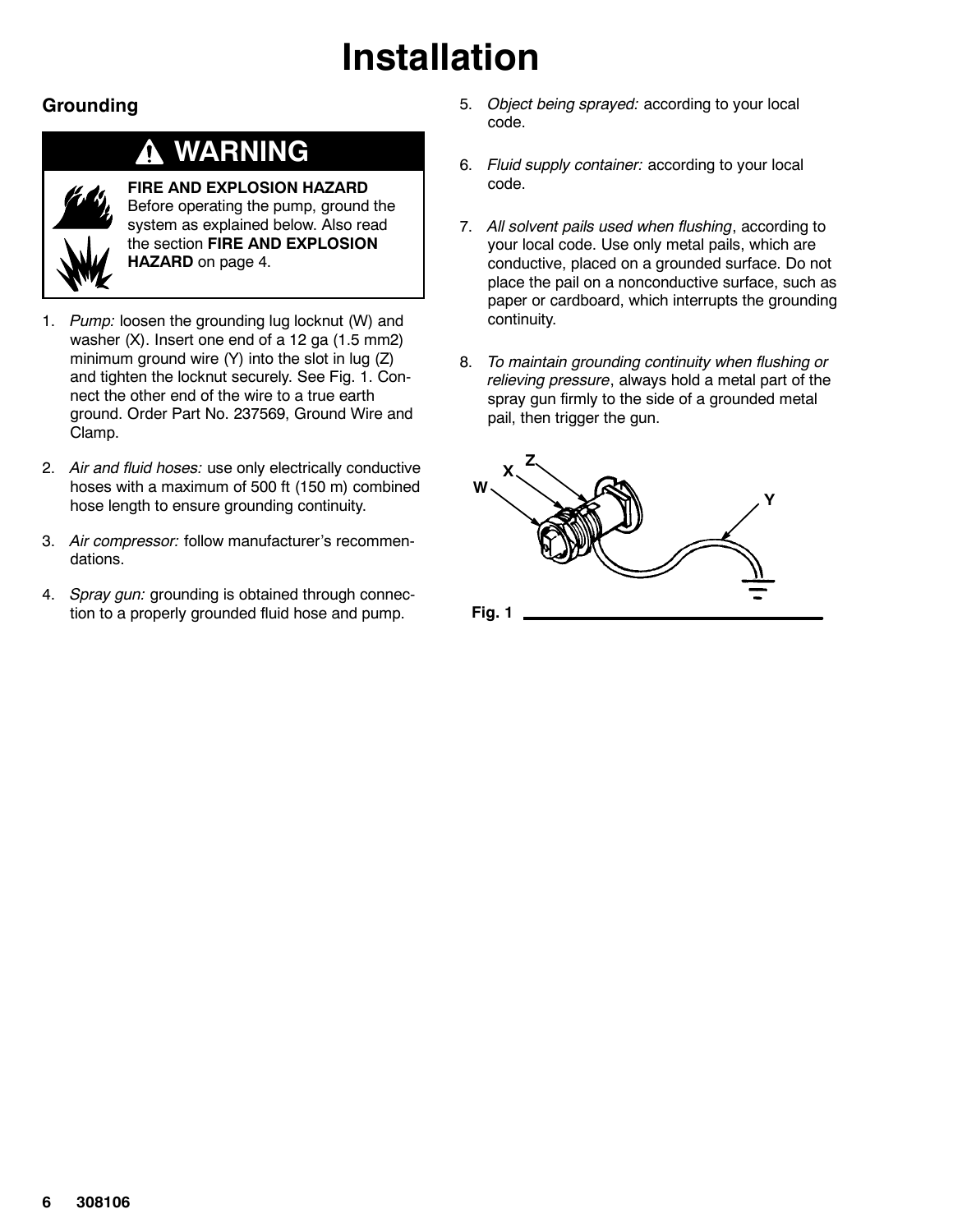## **Installation**

### **Typical Installation**



**KEY**

- 
- **A** Pump
- **B** Pump Runaway Valve<br>**C** Air Line Lubricator
- **C** Air Line Lubricator<br> **D** Bleed-Type Maste **D** Bleed-Type Master Air Valve (required, for pump)<br>**E** Pump Air Regulator
	-
	- Air Line Filter
- **E** Pump Air Regulator<br> **F** Air Line Filter<br> **G** Bleed-Type Master **G** Bleed-Type Master Air Valve (for accessories)<br>**H** Air Supply Hose
- **H** Air Supply Hose
- **J** Fluid Drain Valve (required)
- **K** Fluid Filter
- **L** Fluid Supply Hose
- **M** Spray Gun
- **N** Fluid Suction Hose
- **P** Wall Bracket<br>**Y** Ground Wire
- **Y** Ground Wire (required)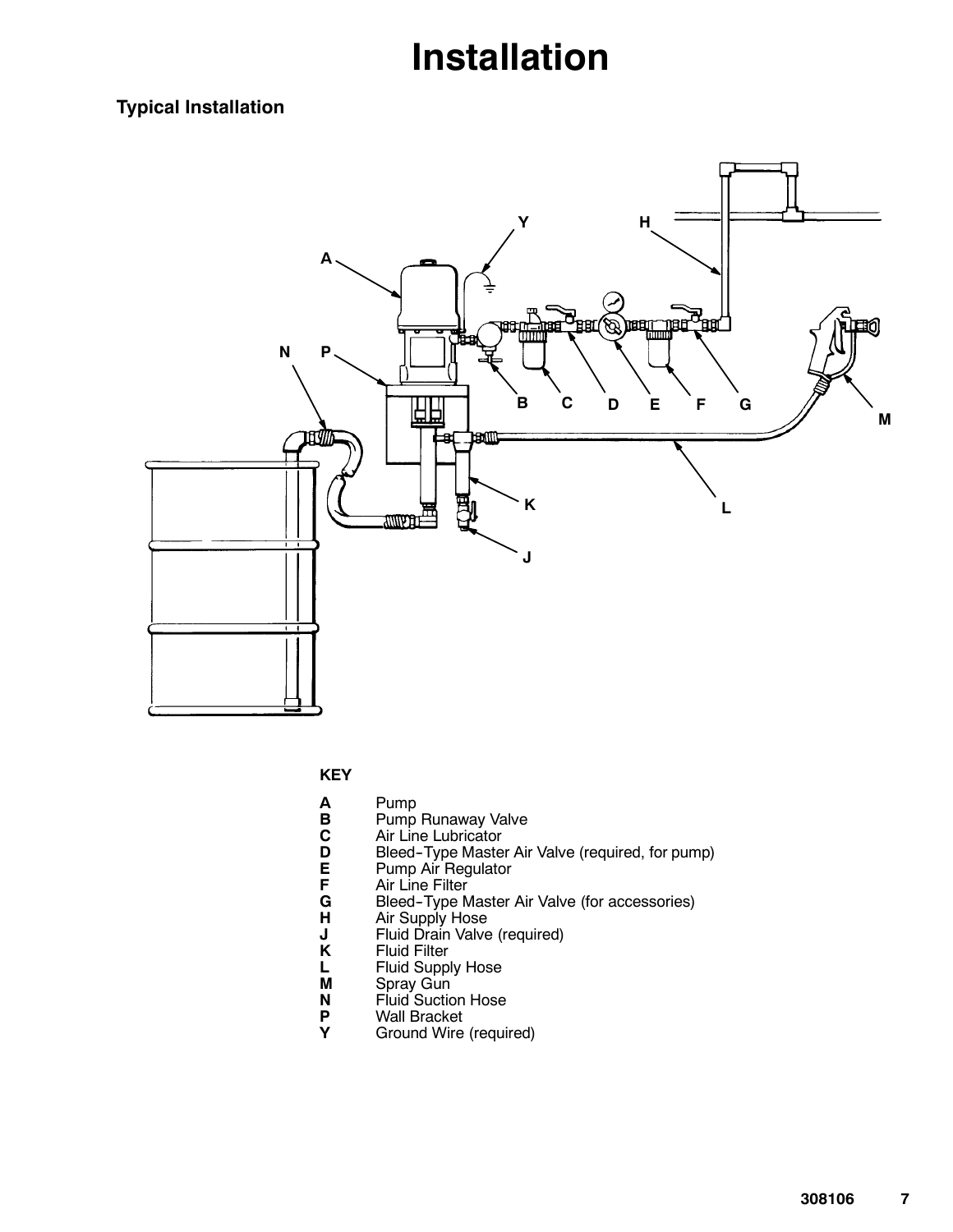# **Installation**

**NOTE:** Reference numbers and letters in parentheses in the text refer to the callouts in the figures and the parts drawing.

Contact your Graco distributor for available accessories. If you supply your own accessories, be sure they are adequately sized and pressure--rated to meet the system's requirements.

The Typical Installation shown on page 7 is only a guide for selecting and installing system components and accessories. Contact your Graco distributor for assistance in designing a system to suit your particular needs.

### **System Accessories**

Refer to the Typical Installation drawing on page 7.

## **WARNING**

Two accessories are required in your system: a bleed-type master air valve (D) and a fluid drain valve (J). These accessories help reduce the risk of serious injury including splashing in the eyes or on the skin, and injury from moving parts if you are adjusting or repairing the pump.

The bleed-type master air valve relieves air trapped between this valve and the pump after the air is shut off. Trapped air can cause the pump to cycle unexpectedly. Locate the valve close to the pump.

The fluid drain valve assists in relieving pressure in the displacement pump, hose, and gun. Triggering the gun to relieve pressure may not be sufficient.

### **Mounting Accessories**

Mount the pump (A) to suit the type of installation planned. The pump dimensions and mounting hole layout are shown on page 22.

### **Air and Fluid Hoses**

Be sure all air and fluid hoses are properly sized and pressure--rated for your system. Use only grounded air and fluid hoses. Fluid hoses must have spring guards on both ends.

Connect a grounded fluid hose (L) to the pump's 3/8 npt(f) fluid outlet. Use of a short whip hose between the main fluid hose (L) and the gun (M) allows freer gun movement.

Connect a fluid suction hose (N) to the pump's 3/4 npt(m) fluid intake.

Use a grounded 1/2 in. I.D. (minimum) air hose (H) to supply air to the pump.

### **Air Line Accessories**

Install the following accessories in the order shown in the Typical Installation, using adapters as necessary:

- **A pump runaway valve (B)** senses when the pump is running too fast and automatically shuts off the air to the motor. A pump which runs too fast can be seriously damaged. Install closest to the pump air inlet.
- **An air line lubricator (C)** provides automatic air motor lubrication.
- **•** A bleed-type master air valve (D) is required in your system to relieve air trapped between it and the air motor when the valve is closed (see the **WARNING** at left). Be sure the bleed valve is easily accessible from the pump, and is located **downstream** from the air regulator.
- **An air regulator (E)** controls pump speed and outlet pressure by adjusting the air pressure to the pump. Locate the regulator close to the pump, but upstream from the bleed-type master air valve.
- **An air line filter (F)** removes harmful dirt and moisture from the compressed air supply.
- **A second bleed-type air valve (G)** isolates the air line accessories for servicing. Locate upstream from all other air line accessories.

### **Fluid Line Accessories**

Install the following accessories in the positions shown in the Typical Installation, using adapters as necessary:

- **A fluid drain valve (J)** is required in your system to relieve fluid pressure in the hose and gun (see the **WARNING** at left). Install the drain valve pointing down, but so the handle points up when opened.
- A fluid filter (K) filters harmful particles from the fluid.
- **A spray gun (M)** dispenses the fluid. The gun shown in the Typical Installation is an airless spray gun.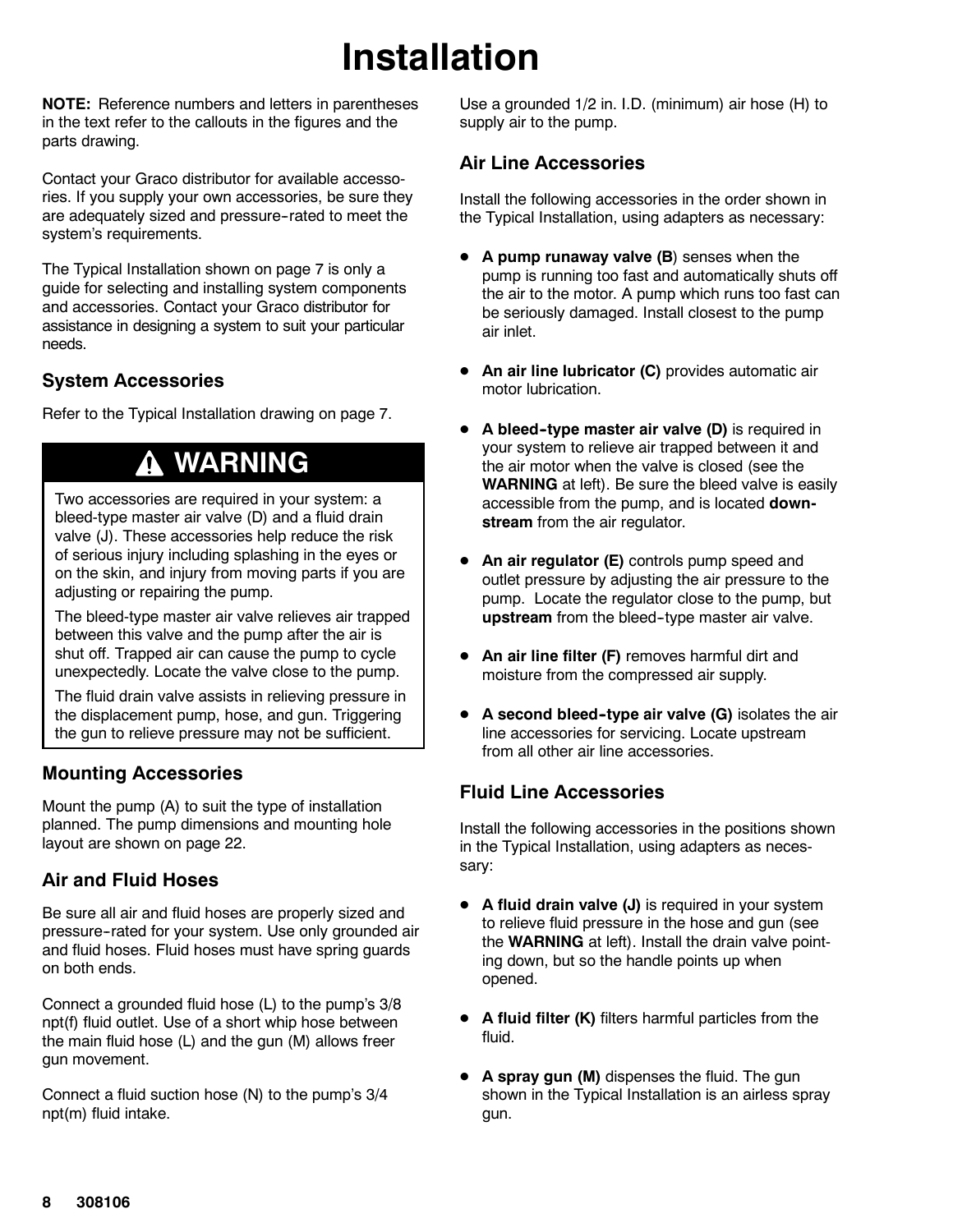# **Operation**

### **Pressure Relief Procedure**

## **WARNING**

### **SKIN INJECTION HAZARD**

Fluid under high pressure can be injected through the skin and cause serious injury. To reduce the risk of an

injury from injection, splashing fluid, or moving parts, follow the **Pressure Relief Procedure** whenever you:

- are instructed to relieve the pressure,
- $\bullet$  stop spraying,
- $\bullet$  check or service any of the system equipment,
- or install or clean the spray tip.
- 1. Lock the spray gun trigger safety.
- 2. Shut off the air to the pump.
- 3. Close the bleed-type master air valve (required in your system).
- 4. Unlock the spray gun trigger safety.
- 5. Hold a metal part of the gun firmly to the side of a grounded metal pail, and trigger the gun to relieve pressure.
- 6. Lock the spray gun trigger safety.
- 7. Open the drain valve (required in your system), having a container ready to catch the drainage.
- 8. Leave the drain valve open until you are ready to spray again.

If you suspect that the spray tip or hose is completely clogged, or that pressure has not been fully relieved after following the steps above, very slowly loosen the tip guard retaining nut or hose end coupling and relieve pressure gradually, then loosen completely. Now clear the tip or hose.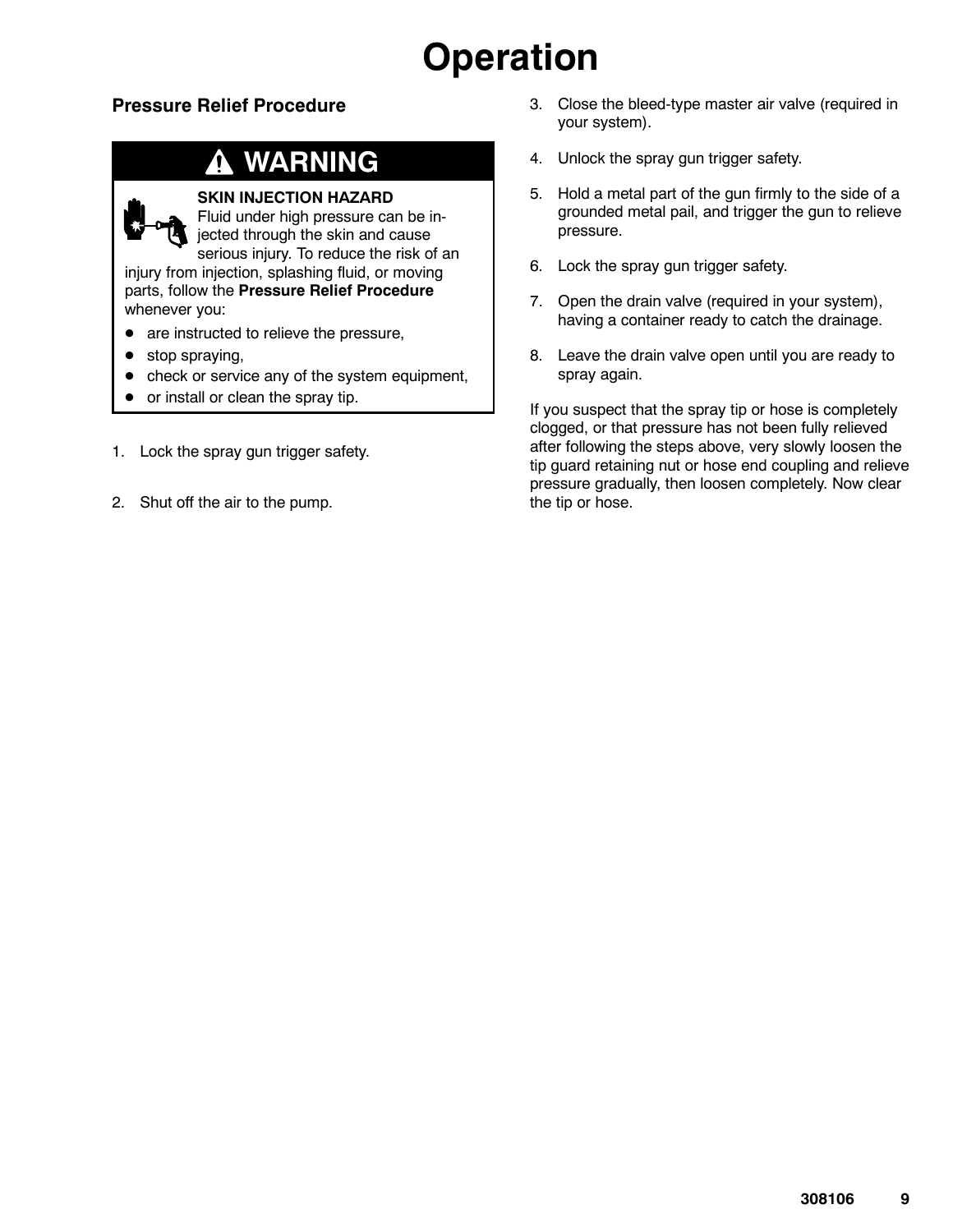# **Operation**

## **WARNING**

Moving parts can pinch or amputate your fingers or other body parts. When air is supplied to the motor, the air motor piston (located behind the air motor plates) moves. See Fig. 2. Therefore, never operate the pump with the air motor plates removed.

### **Flush the Pump Before Using**

The pump is tested with lightweight motor oil, which is left in to protect the pump parts. If the fluid you are using may be contaminated by the oil, flush it out with a compatible solvent before using the pump. If the pump is being used to supply a circulating system, allow the solvent to circulate until the pump is thoroughly flushed.



## **WARNING**

**FIRE AND EXPLOSION HAZARD** Before operating the pump, ground the system as explained in **Grounding** on page 6. Also read the section **FIRE AND EXPLOSION HAZARD** on page 4.

### **Starting and Adjusting the Pump**

See the **Typical Installation** on page 7. Be sure the air regulator (E) and bleed--type master air valve (D) are closed. *DO NOT INSTALL THE SPRAY TIP YET!*

Connect a suction hose (N) to the pump's fluid inlet. Hold a metal part of the spray gun (M) firmly to the side of a grounded metal pail and hold the trigger open. Then open the pump's bleed--type master air valve (D). Now slowly open the air regulator until the pump starts, about 40 psi (280 kPa, 2.8 bar).

Cycle the pump slowly until all the air is pushed out and the pump and hoses are fully primed. Release the spray gun trigger and engage the safety latch. The pump should stall against pressure when the trigger is released.

## **WARNING**

To reduce the risk of serious injury whenever you are instructed to relieve pressure, always follow the **Pressure Relief Procedure** on page 9.

**Relieve the pressure**, then install the spray tip in the gun.

With the pump and lines primed, and with adequate air pressure and volume supplied, the pump will start and stop as the spray gun is opened and closed. In a circulating system, the pump will run continuously and will speed up or slow down as supply demands until the air supply is shut off.

Use an adequately sized air regulator (E) to control the pump speed and the fluid pressure. Always use the lowest air pressure necessary to get the desired results. Higher pressures waste fluid and cause premature wear of the pump packings and spray tip.

## **WARNING**

To reduce the risk of overpressurizing your system, which could result in component rupture and cause serious injury, never exceed the *Maximum Incoming Air Pressure* given on your pump or in the **Technical Data** on pages 20 and 21.

Keep the packing nut/wet-cup (4) filled with Graco Throat Seal Liquid (TSL) or compatible solvent, to help prolong the packing life. Adjust the packing nut weekly so it is just tight enough to prevent leakage; do not overtighten. See Fig. 2. Always **relieve the pressure** before adjusting the packing nut.

Never allow the pump to run dry of the fluid being pumped. A dry pump will quickly accelerate to a high speed, possibly damaging itself. A pump runaway valve (B), which shuts off the air supply to the pump if the pump accelerates beyond the pre-set speed, is available. See the **Typical Installation** on page 7. If your pump accelerates quickly, or is running too fast, stop it immediately and check the fluid supply. If the supply container is empty and air has been pumped into the lines, refill the container and prime the pump and the lines with fluid, or flush and leave it filled with a compatible solvent. Be sure to eliminate all air from the fluid system.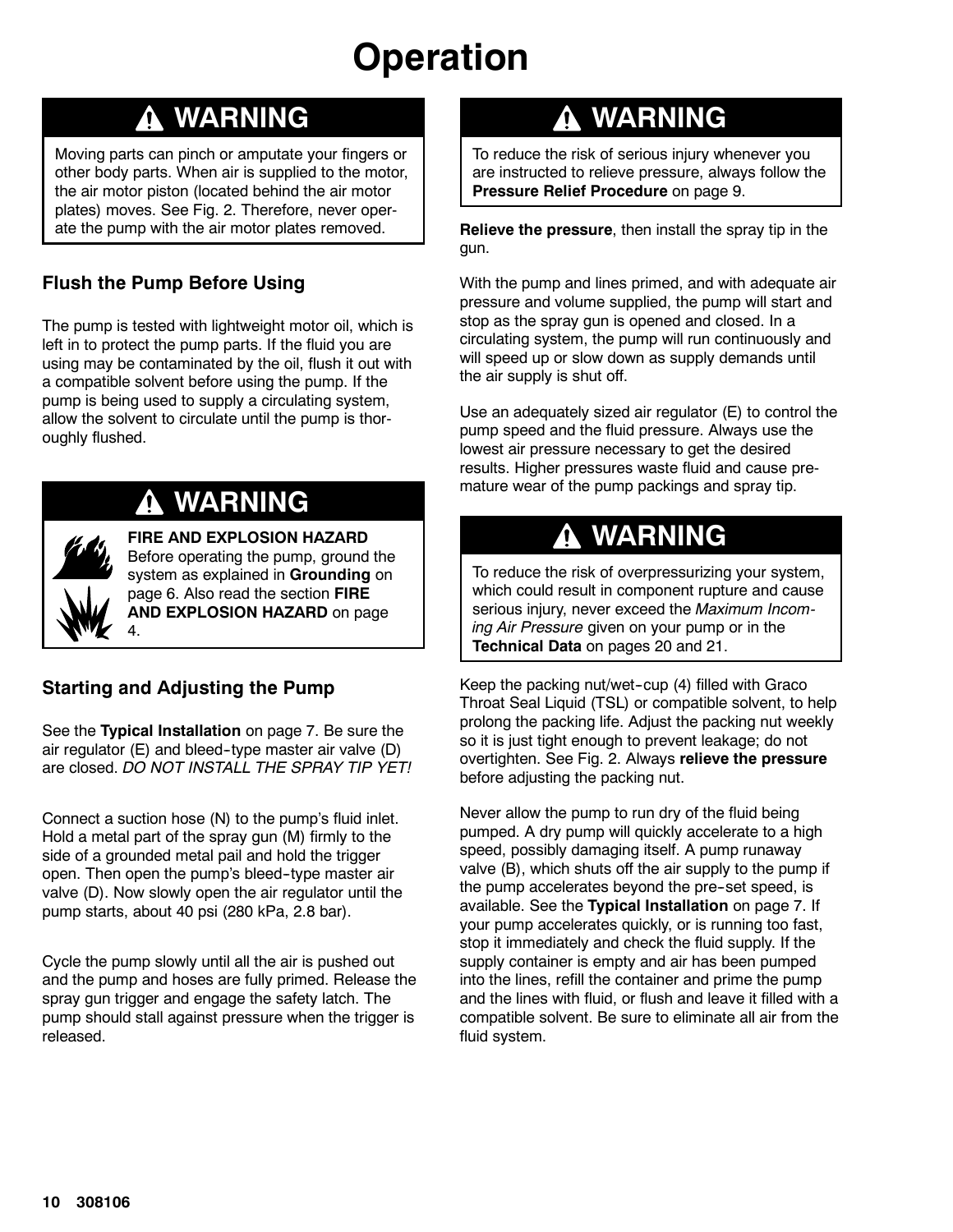# **Operation**

#### **WARNING** Δ

To reduce the risk of serious injury whenever you are instructed to relieve pressure, always follow the **Pressure Relief Procedure** on page 9.

### **Shutdown and Care of the Pump**

For overnight shutdown, **relieve the pressure**. Always stop the pump at the bottom of the stroke to prevent the fluid from drying on the exposed displacement rod and damaging the throat packings.

Always flush the pump before the fluid dries on the displacement rod. **Relieve the pressure** after flushing.

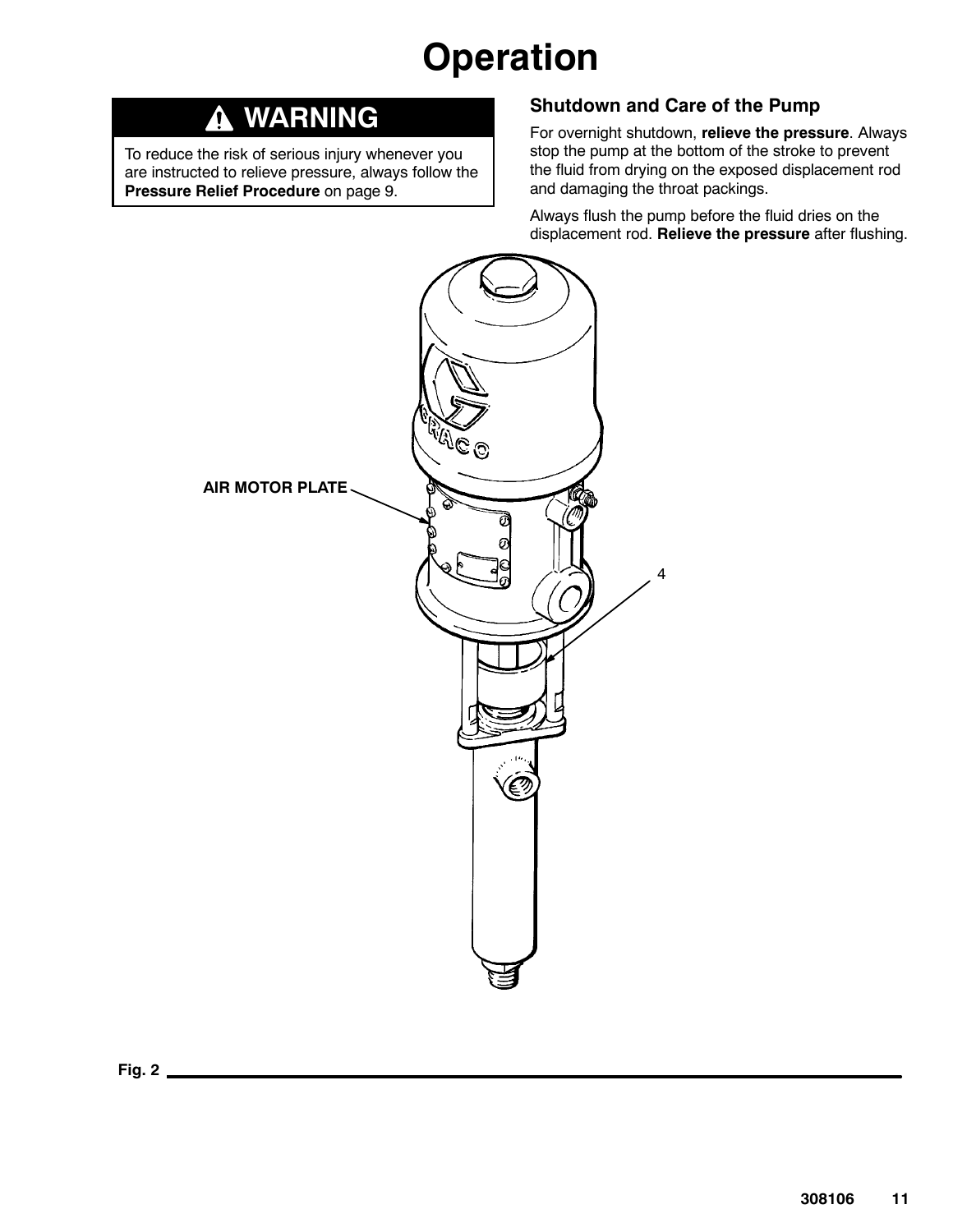## **Troubleshooting**

## **WARNING**

To reduce the risk of serious injury whenever you are instructed to relieve pressure, always follow the **Pressure Relief Procedure** on page 9.

- 1. **Relieve the pressure**.
- 2. Check all possible causes and problems before disassembling the pump.

| <b>PROBLEM</b>                                                | <b>CAUSE</b>                                                     | <b>SOLUTION</b>                                                                                                                                 |
|---------------------------------------------------------------|------------------------------------------------------------------|-------------------------------------------------------------------------------------------------------------------------------------------------|
| Pump fails to operate                                         | Restricted line or inadequate air supply                         | Clear; increase air supply.                                                                                                                     |
|                                                               | Insufficient air pressure; closed or<br>clogged air valves, etc. | Open, clean.                                                                                                                                    |
|                                                               | Exhausted fluid supply                                           | Refill; purge all air from pump and fluid lines.                                                                                                |
|                                                               | Damaged air valving mechanism; stall-<br>ing                     | Service air motor (see 306982 or 307043).                                                                                                       |
|                                                               | Dried fluid seizure of displacement rod<br>(19)                  | Clean, check or replace throat packings (8, 13); al-<br>ways stop pump at bottom of stroke and keep wet-<br>cup filled with compatible solvent. |
| operates,<br>Pump<br>but I                                    | Restricted line or inadequate air supply                         | Clear; increase air supply.                                                                                                                     |
| output low on<br>both<br>strokes                              | Insufficient air pressure; closed or<br>clogged air valves, etc. | Open, clean.                                                                                                                                    |
|                                                               | Exhausted fluid supply                                           | Refill; purge all air from pump and fluid lines.                                                                                                |
|                                                               | Clogged fluid line, valve, etc.                                  | Clear.*                                                                                                                                         |
|                                                               | Packing nut (4) too tight                                        | Loosen (see page 10).                                                                                                                           |
|                                                               | Loose packing nut (4) or worn throat<br>packings (8, 13).        | Tighten packing nut (see page 10);<br>replace throat packings                                                                                   |
| Pump<br>operates,<br>but  <br>output<br>low in down<br>stroke | Held open or worn intake valve                                   | Clear; service.                                                                                                                                 |
| Pump operates,<br>but  <br>output low on up stroke            | Held open or worn fluid piston valve or<br>packings (8, 13).     | Clear; service.                                                                                                                                 |
| Erratic or accelerated                                        | Exhausted fluid supply                                           | Refill; purge all air from pump and fluid lines                                                                                                 |
| operation                                                     | Held open or worn intake valve                                   | Clear; service.                                                                                                                                 |
|                                                               | Held open or worn fluid piston valve or<br>packings (8, 13).     | Clear; service.                                                                                                                                 |

\* To determine if the fluid hose or gun is obstructed, **relieve the pressure**. Disconnect the fluid hose and place a container at the pump fluid outlet to catch any fluid. Turn on the air just enough to start the pump (about 20-40 psi [140-280 kPa, 1.4-2.8 bar]). If the pump starts when the air is turned on, the obstruction is in the fluid hose or gun.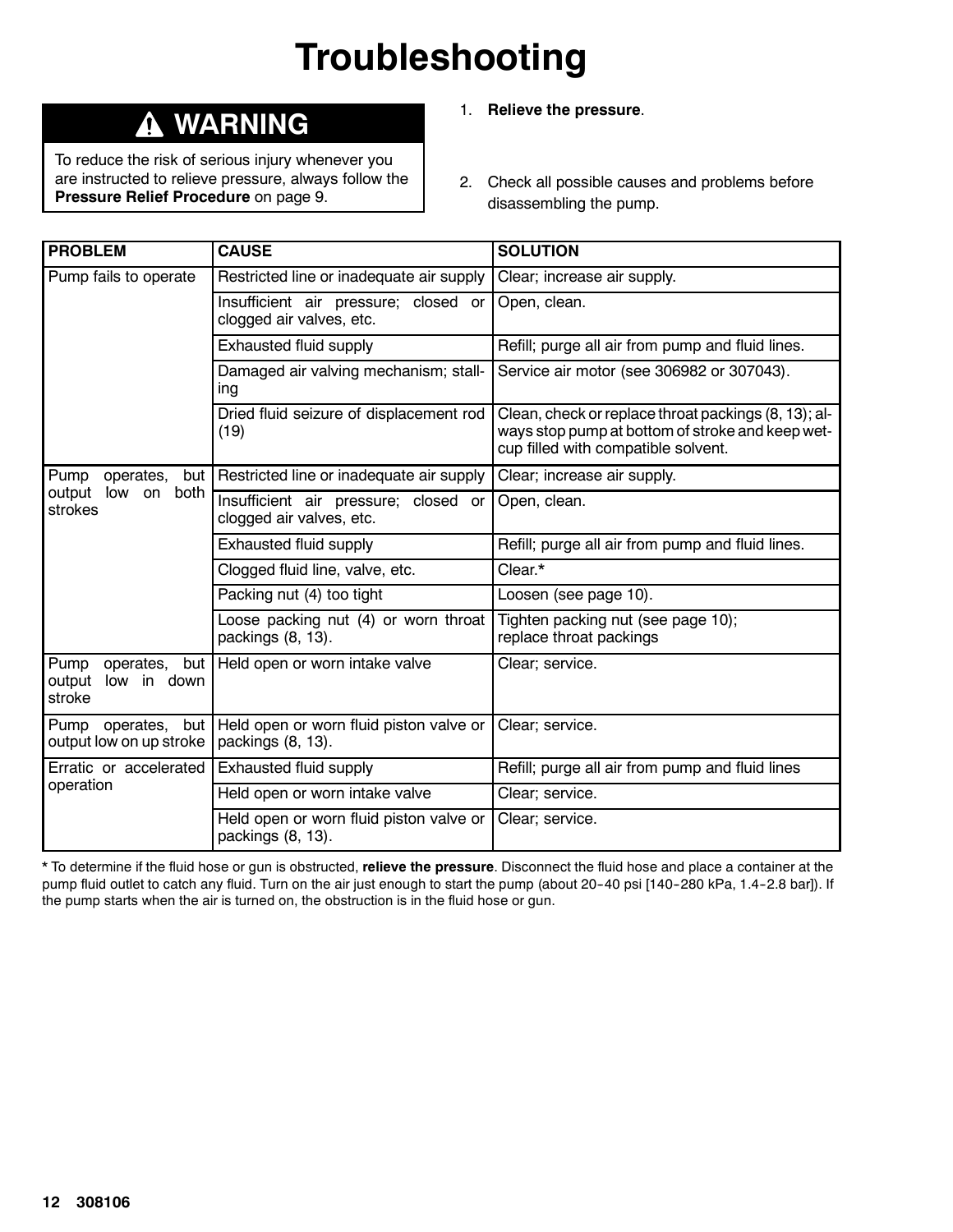## **Service**

## **WARNING**

To reduce the risk of serious injury whenever you are instructed to relieve pressure, always follow the **Pressure Relief Procedure** on page 9.

### **DISCONNECTING THE DISPLACEMENT PUMP**

- 1. Flush the pump if possible. Stop the pump at the bottom of its stroke. **Relieve the pressure.**
- 2. Disconnect the air and fluid hoses. Remove the pump from its mounting. Note the relative position of the pump's fluid outlet to the air motor's air inlet.
- 3. Unscrew the tie rod locknuts (106) from the tie rods (110). Remove the cotter pin (105). Unscrew the displacement rod (19) from the air motor (101). Carefully pull the displacement pump (102) off the air motor (101). See Fig 3.
- 4. Refer to page 14 for displacement pump service. To service the air motor, refer to the separate air motor manual (306982 or 307043), supplied.

### **RECONNECTING THE DISPLACEMENT PUMP**

- 1. Screw the displacement rod (19) into the base of the air motor (101). Install the cotter pin (105). Orient the pump's fluid outlet to the air motor's air inlet as was noted in step 2 under **Disconnecting the Displacement Pump.** See Fig 3.
- 2. Position the displacement pump (102) on the tie rods (110). Screw the locknuts (106) onto the tie rods (110) loosely.
- 3. Mount the pump and reconnect all hoses. Reconnect the ground wire if it was disconnected during repair. Torque the packing nut/wet-cup (4) to 18-20 ft-lb  $(24-27 \text{ N.m})$ . Fill the wet-cup with Graco Throat Seal Liquid or compatible solvent.
- 4. Tighten the tie rod locknuts (106) evenly, and torque to  $25-30$  ft-lb  $(34-41 \text{ N.m})$ .
- 5. Start the pump and run it at about 40 psi (280 kPa, 2.8 bar) air pressure, to check that it is operating properly.
- 1 Torque President to 25-30 ft-lb (34-41 N.m); Monark to 15-20 ft-lb (20-27 N.m)
- $2\sqrt{2}$  Torque to 18-20 ft-lb (24-27 N.m)
- $3\overline{\smash{\big)}\,}$  Torque to 25-30 ft-lb (34-41 N.m)



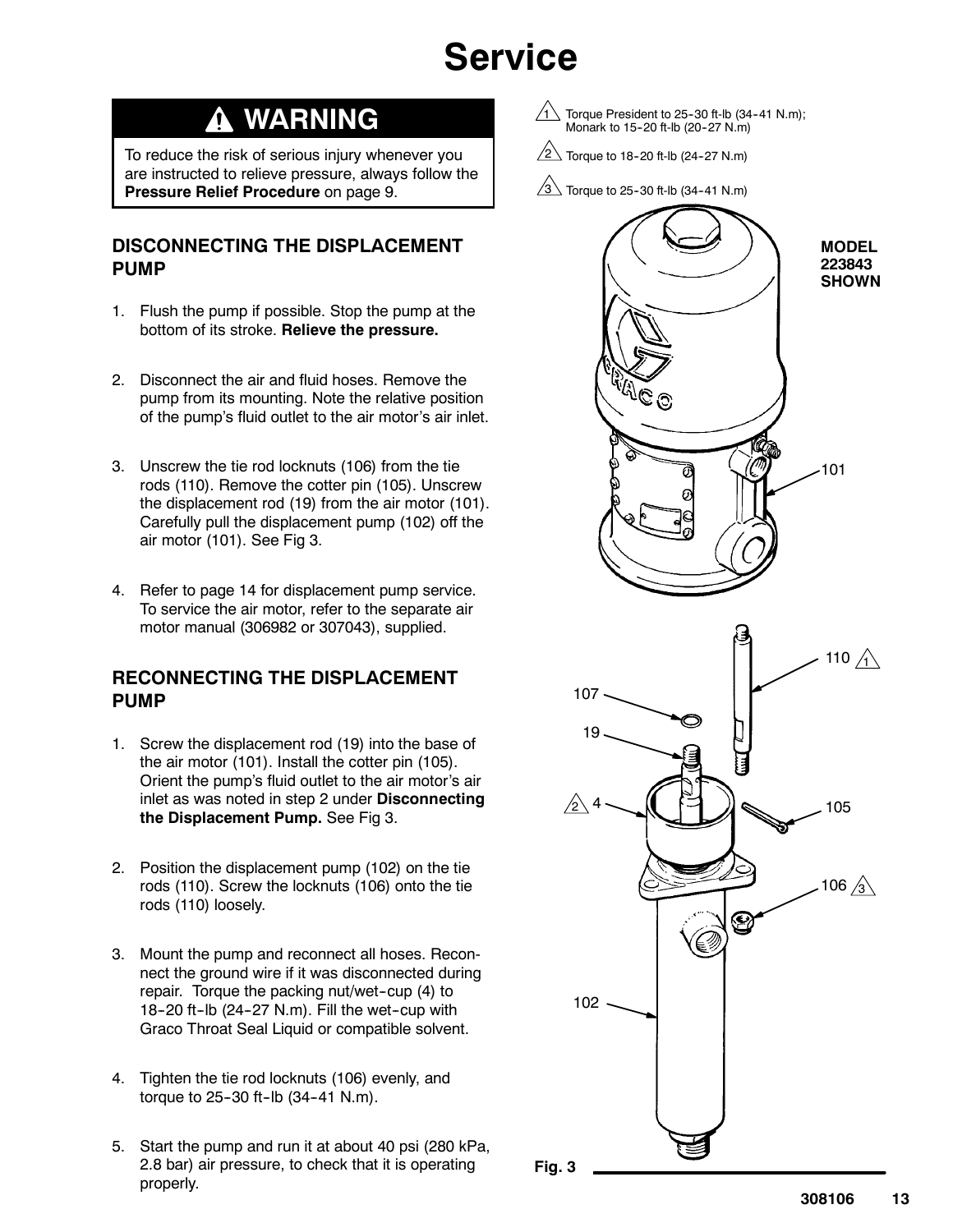# **Displacement Pump Service**

### **Disassembly**

When disassembling the pump, lay out all removed parts in sequence, to ease reassembly. Refer to Fig 4.

**NOTE:** Repair Kit 235635 is available. For the best results, use all the new parts in the kit. Parts included in the kit are denoted with one asterisk, for example  $(6^{\star})$ .

Clean all the parts thoroughly when disassembling. Check them carefully for damage or wear, replacing parts as needed.

- 1. Remove the displacement pump from the air motor as explained on page 13.
- 2. Unscrew the intake valve housing (1) from the outlet housing (3). If it is difficult to remove, squirt penetrating oil around the threads and *gently* tap around the valve housing with a plastic hammer to loosen it. See Fig 4.
- 3. Remove the ball stop pin (14), o-ring retainer (16),  $o$ -ring (15), guide (22) and ball (7) from the intake valve housing (1).
- 4. Loosen the packing nut (4). Push the displacement rod (19) down as far as possible, then pull it out the bottom of the outlet housing (3).
- 5. Secure the flats of the piston stud (2) in a vise. Using a wrench on the flats of the displacement rod (19), screw the rod off the piston. Remove the ball (6), retainer (12), packings (8, 13) and glands (17, 18).
- 6. Remove the packing nut (4), throat packings (8, 13) and glands (17, 18) from the outlet housing (3).
- 7. Inspect all parts for damage. Clean all parts and threads with a compatible solvent before reassembling. Inspect the polished surfaces of the displacement rod (19) and sleeve (10) for scratches, scoring or other damage, which can cause premature packing wear and leaking. To check, run a finger over the surface or hold the part up to the light at an angle. Be sure the ball seats of the piston (2) and intake valve housing (1) are not chipped or nicked. Replace any worn or damaged parts.

**NOTE:** If the sleeve (10) needs replacement and is hard to remove, contact your Graco distributor.

### **Reassembly**

- 1. Lubricate the throat packings and install them in the outlet housing (3) one at a time as follows, *with the lips of the v--packings facing down:* the male gland (17\*), one PTFE v--packing (13\*), two leather v-packings (8\*), one PTFE (13\*), one leather  $(8<sup>*</sup>)$ , one PTFE  $(13<sup>*</sup>)$ , and the female gland  $(18<sup>*</sup>)$ . Install the packing nut (4) loosely. See Fig 4.
- 2. If you removed the sleeve (10), reinstall it in the outlet housing (3), making sure to replace the gasket (9\*). *Be sure the tapered end of the sleeve faces down, toward the pump intake.*
- 3. Lubricate the piston packings and install them onto the piston stud (2) one at a time in the following order, *with the lips of the v--packings facing up:* the female gland (18\*), one PTFE v-packing (13\*), two leather v-packings (8\*), one PTFE (13\*), one leather (8\*), one PTFE (13\*), the male gland (17\*), and the packing retainer (12). See Fig 4.
- 4. DO NOT use thread sealant on the piston stud. Install the piston ball (6\*) on the piston and screw the piston valve assembly into the displacement rod (19). Torque to 65-75 ft-lb (88-102 N.m).
- 5. Insert the displacement rod (19) into the bottom of the outlet housing (3), being careful not to scratch the sleeve (10). Push the rod straight up until it protrudes from the packing nut (4).
- 6. Install the ball  $(7^*)$ , guide  $(22)$ , o-ring  $(15^*)$ , retainer (16), and ball stop pin (14) in the intake valve housing (1). Screw the intake housing into the outlet housing (3). Torque to 75-100 ft-lb  $(102-136$  N.m).
- 7. Reconnect the displacement pump to the air motor as explained on page 13.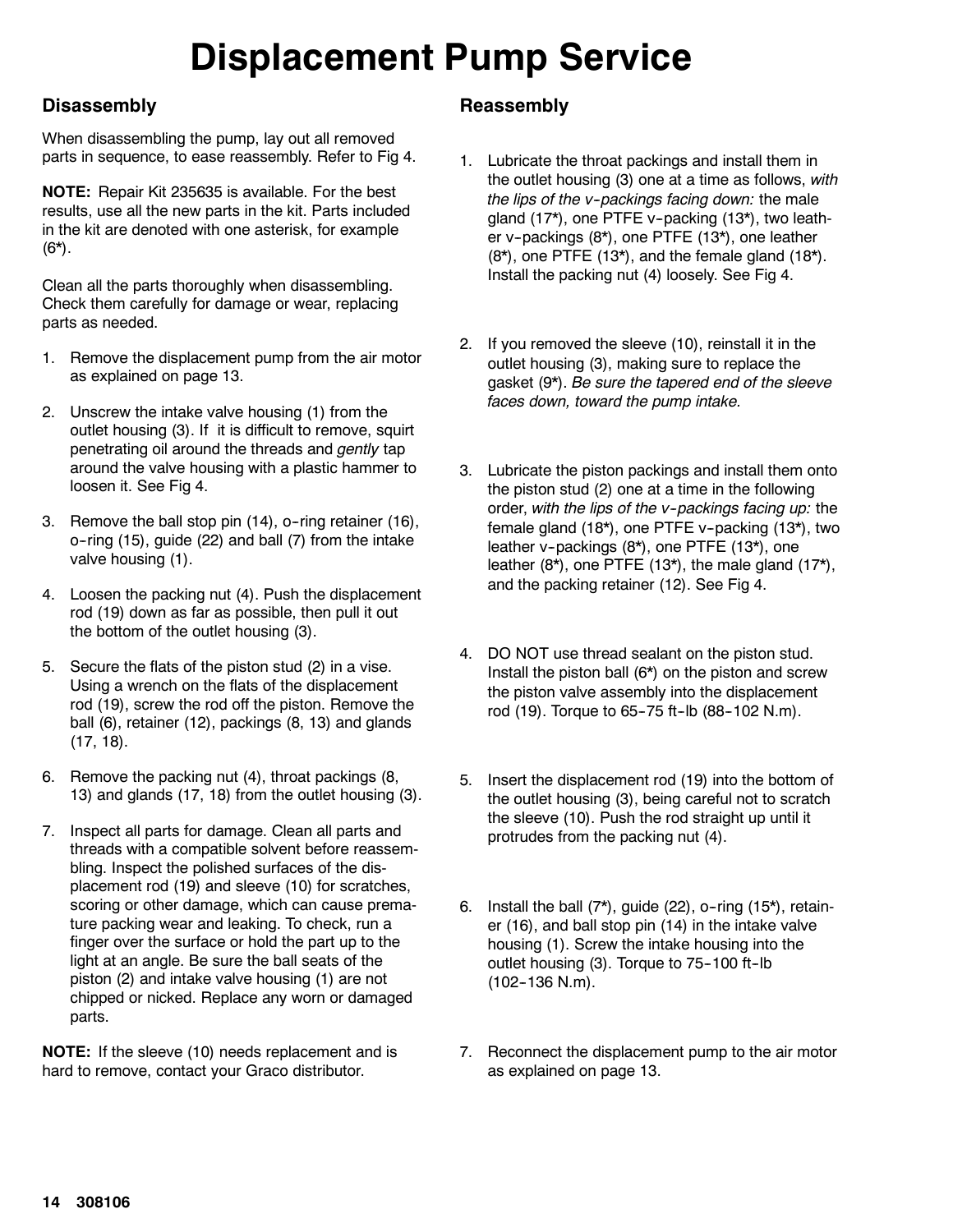## **Service**

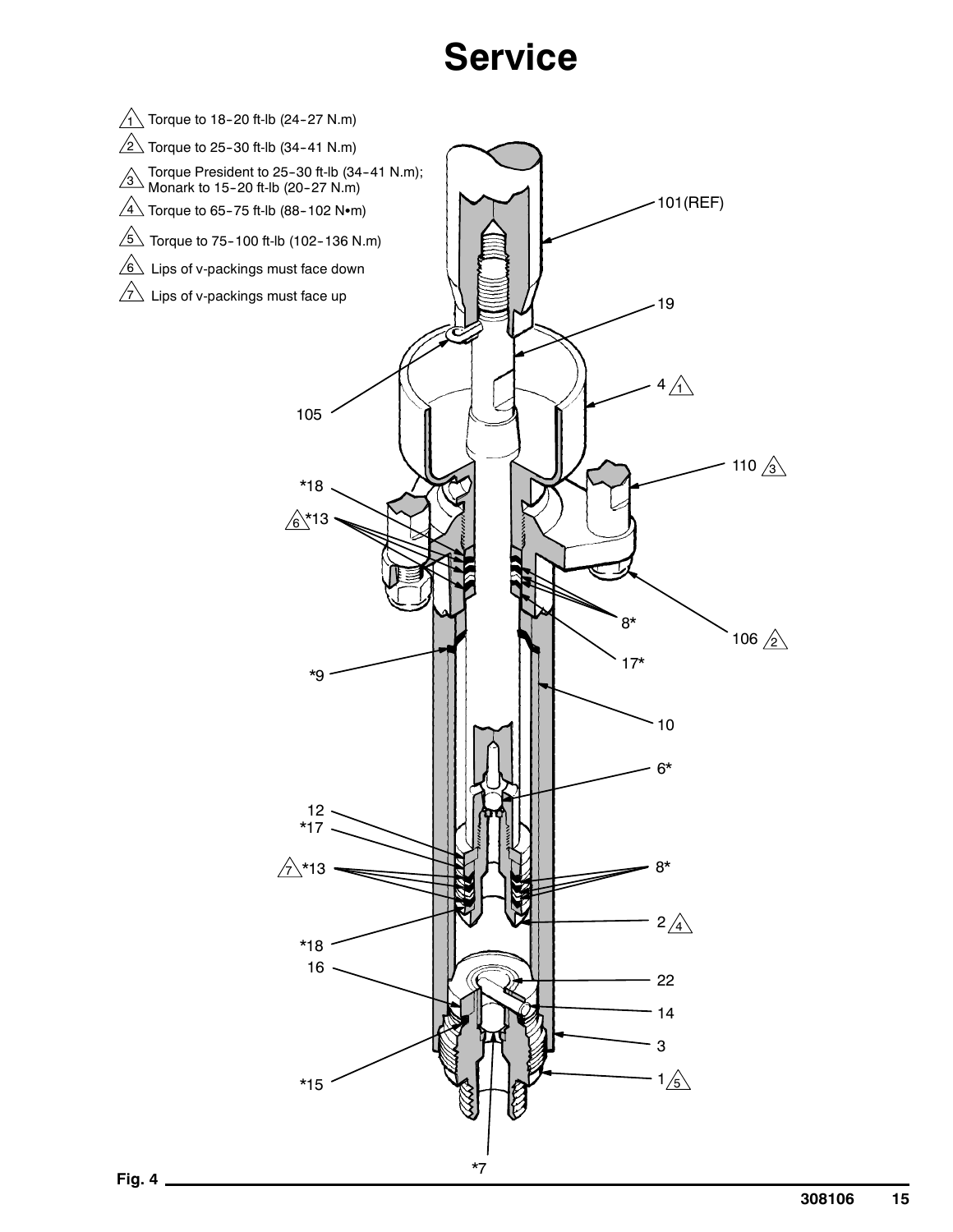#### **Model 223843, Series A 30:1 Ratio President® Pump** Includes items 101--110



| <b>DESCRIPTION</b><br><b>NO. NO.</b>                                              |   |
|-----------------------------------------------------------------------------------|---|
| AIR MOTOR<br>207352<br>101<br>See 306982 for parts                                |   |
| DISPLACEMENT PUMP ASSY<br>223842<br>102<br>See pages 18 and 19 for parts          |   |
| PIN, cotter; stainless steel;<br>105† 101946<br>$0.12$ " (3.2 mm) x 1.5" (3.8 mm) |   |
| NUT, lock; 3/8-16<br>101566<br>106                                                | з |
| SEAL, o-ring; nitrile rubber<br>156082<br>107†                                    |   |
| ROD, tie; carbon steel;<br>110 168221<br>4.5" (114 mm) shoulder-to-shoulder       | з |

† *Recommended "tool box" spare parts. Keep on hand to reduce downtime.*

*306 and 307 numbers in descriptions refer to separate instruction manuals, supplied.*

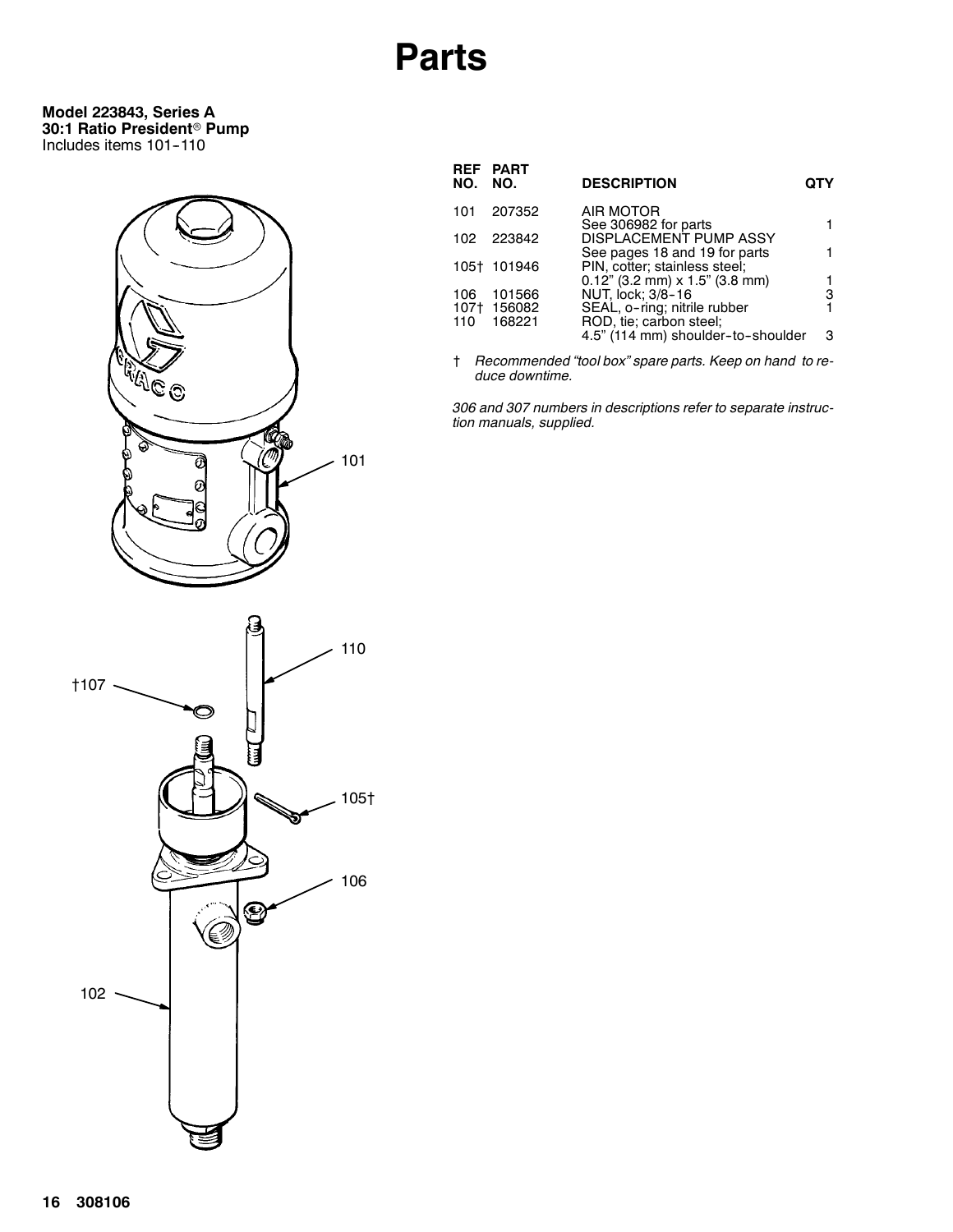**Model 223844, Series A 15:1 Ratio Monark® Pump** Includes items 101-110



| NO. NO. | REF PART    | <b>DESCRIPTION</b>                                                 | OTY |
|---------|-------------|--------------------------------------------------------------------|-----|
|         | 101 215363  | AIR MOTOR                                                          |     |
|         | 102 223842  | See 307043 for parts<br><b>DISPLACEMENT PUMP ASSY</b>              |     |
|         |             | See pages 18 and 19 for parts                                      |     |
|         | 105† 101946 | PIN, cotter; stainless steel;<br>$0.12$ " (3.2 mm) x 1.5" (3.8 mm) |     |
| 106     | 101566      | NUT, lock; 3/8-16                                                  | з   |
|         | 107† 156082 | SEAL, o-ring; nitrile rubber                                       |     |
|         | 110 164722  | ROD, tie; carbon steel;                                            |     |

4.375" (112 mm) shoulder-to-shoulder 3

† *Recommended "tool box" spare parts. Keep on hand to reduce downtime.*

*306 and 307 numbers in descriptions refer to separate instruction manuals, supplied.*

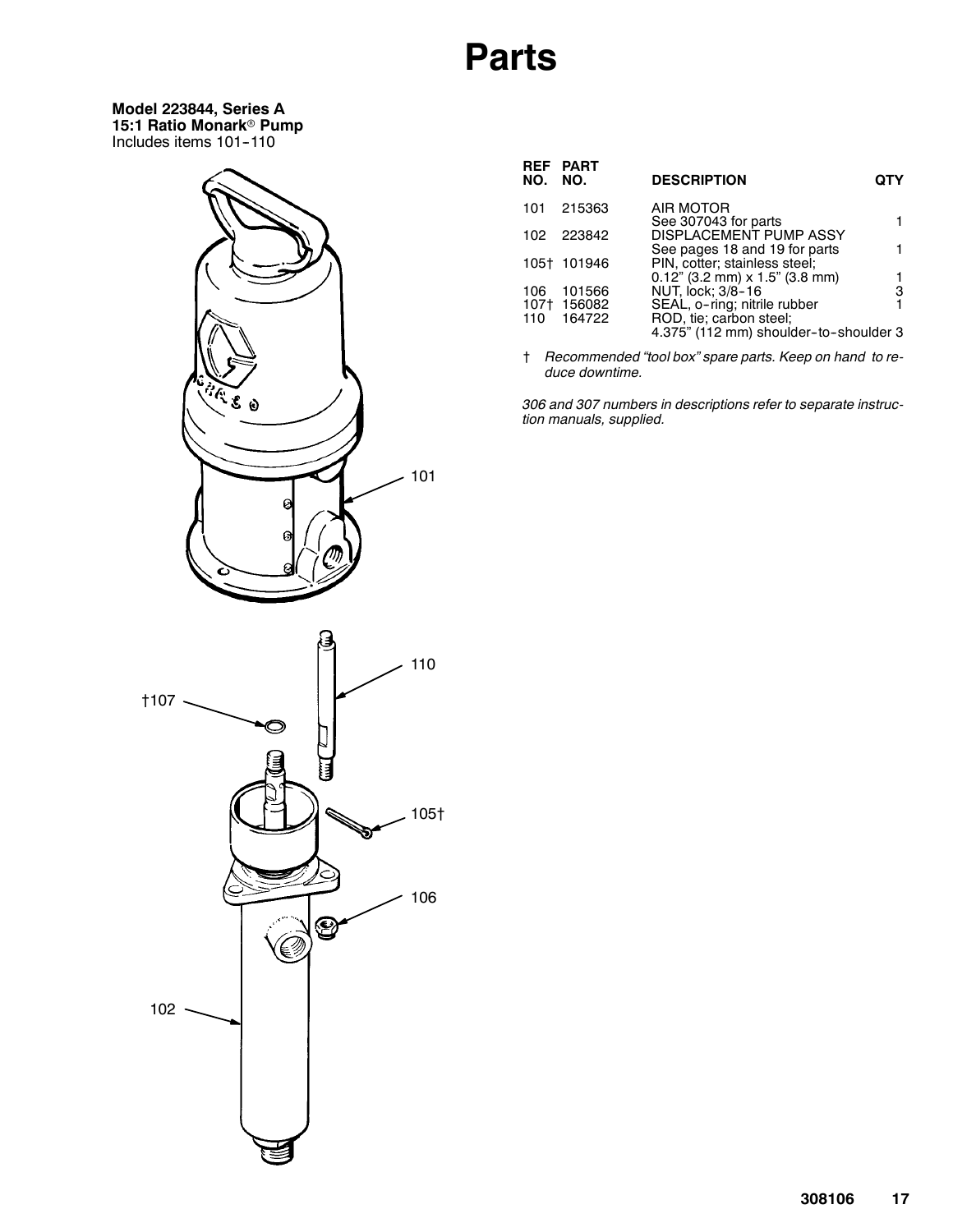**Model 223842, Series B**

**Severe--Duty, Stainless Steel Displacement Pump** Includes items 1-22

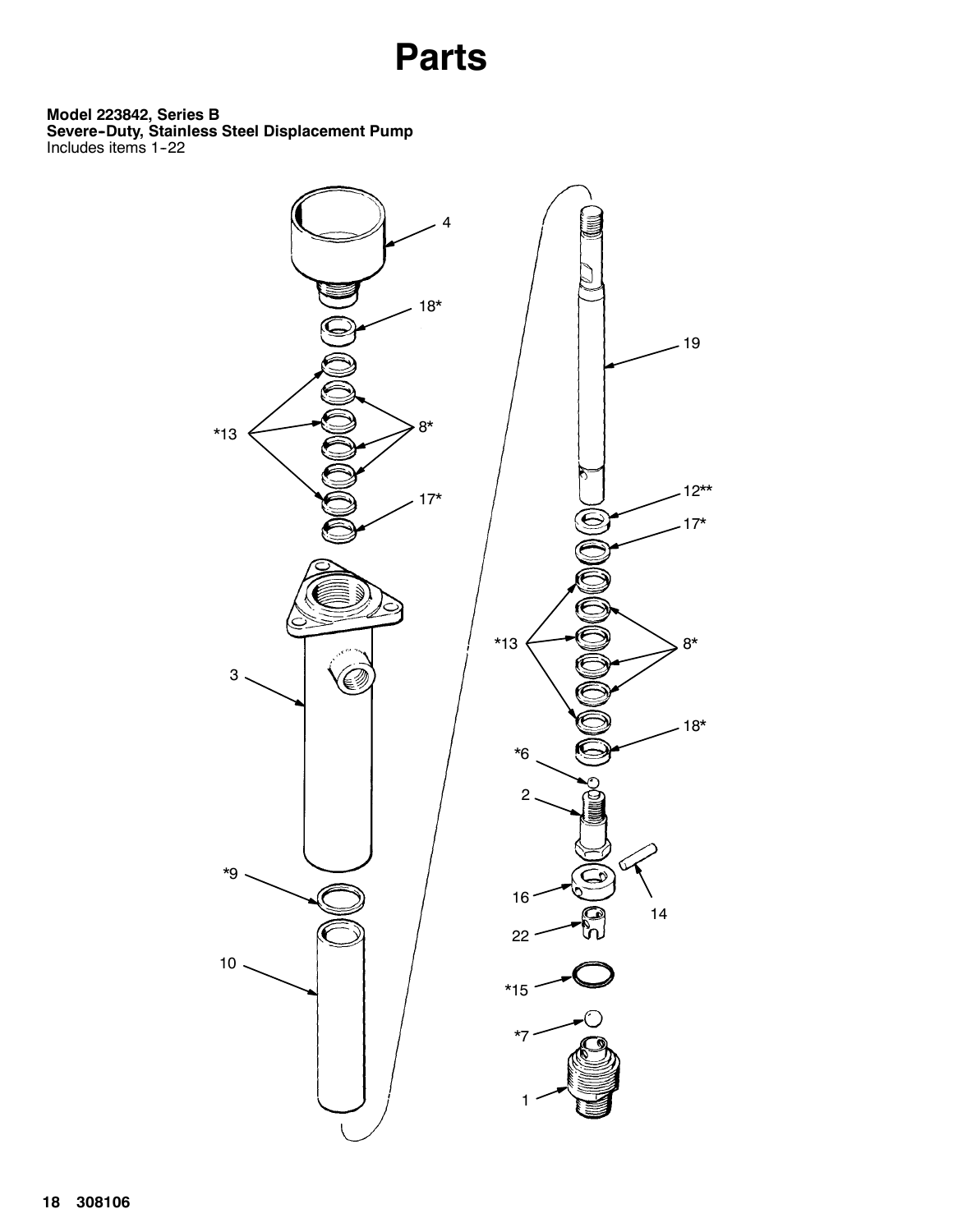#### **Model 223842, Series B Severe--Duty, Stainless Steel Displacement Pump** Includes items 1-22

| NO.    | <b>DESCRIPTION</b>                        | QTY                                                                                                                                                                                                                                                       | <b>REF</b><br>NO. | PART<br>NO.                                    | <b>DESCRIPTION</b>                                                 | QTY                                                                                                                                                                                                                                                                                                                                                                                                                                                             |
|--------|-------------------------------------------|-----------------------------------------------------------------------------------------------------------------------------------------------------------------------------------------------------------------------------------------------------------|-------------------|------------------------------------------------|--------------------------------------------------------------------|-----------------------------------------------------------------------------------------------------------------------------------------------------------------------------------------------------------------------------------------------------------------------------------------------------------------------------------------------------------------------------------------------------------------------------------------------------------------|
| 223593 | HOUSING, valve, intake;                   |                                                                                                                                                                                                                                                           | 14                | 186179                                         | PIN, ball stop; stainless steel                                    |                                                                                                                                                                                                                                                                                                                                                                                                                                                                 |
|        | stainless steel with                      |                                                                                                                                                                                                                                                           |                   |                                                |                                                                    |                                                                                                                                                                                                                                                                                                                                                                                                                                                                 |
|        | tungsten carbide seat                     |                                                                                                                                                                                                                                                           |                   |                                                |                                                                    |                                                                                                                                                                                                                                                                                                                                                                                                                                                                 |
| 223565 | STUD, piston; stainless steel with        |                                                                                                                                                                                                                                                           |                   |                                                |                                                                    |                                                                                                                                                                                                                                                                                                                                                                                                                                                                 |
|        | tungsten carbide seat                     |                                                                                                                                                                                                                                                           |                   |                                                |                                                                    | 2                                                                                                                                                                                                                                                                                                                                                                                                                                                               |
| 239137 |                                           |                                                                                                                                                                                                                                                           |                   |                                                |                                                                    | 2                                                                                                                                                                                                                                                                                                                                                                                                                                                               |
|        |                                           |                                                                                                                                                                                                                                                           |                   |                                                |                                                                    |                                                                                                                                                                                                                                                                                                                                                                                                                                                                 |
|        | stainless steel                           |                                                                                                                                                                                                                                                           |                   |                                                |                                                                    |                                                                                                                                                                                                                                                                                                                                                                                                                                                                 |
| 105444 |                                           |                                                                                                                                                                                                                                                           |                   |                                                |                                                                    |                                                                                                                                                                                                                                                                                                                                                                                                                                                                 |
| 105445 |                                           |                                                                                                                                                                                                                                                           |                   |                                                |                                                                    |                                                                                                                                                                                                                                                                                                                                                                                                                                                                 |
| 164477 |                                           |                                                                                                                                                                                                                                                           |                   |                                                |                                                                    |                                                                                                                                                                                                                                                                                                                                                                                                                                                                 |
| 164480 |                                           |                                                                                                                                                                                                                                                           |                   |                                                |                                                                    |                                                                                                                                                                                                                                                                                                                                                                                                                                                                 |
|        |                                           |                                                                                                                                                                                                                                                           |                   |                                                |                                                                    |                                                                                                                                                                                                                                                                                                                                                                                                                                                                 |
|        |                                           |                                                                                                                                                                                                                                                           |                   |                                                |                                                                    |                                                                                                                                                                                                                                                                                                                                                                                                                                                                 |
|        |                                           |                                                                                                                                                                                                                                                           |                   |                                                |                                                                    |                                                                                                                                                                                                                                                                                                                                                                                                                                                                 |
| 164862 | <b>V-PACKING; PTFE</b>                    | 6                                                                                                                                                                                                                                                         |                   |                                                |                                                                    |                                                                                                                                                                                                                                                                                                                                                                                                                                                                 |
|        | <b>PART</b><br>223590<br>24C500<br>186184 | HOUSING, outlet; stainless steel<br>PACKING NUT/WET-CUP;<br>BALL, bearing; SST, 5/16 dia.<br>BALL, bearing; SST, 1/2 dia.<br>V-PACKING; leather<br><b>GASKET, flat; PTFE</b><br>SLEEVE, housing; stainless steel<br>RETAINER, packing;<br>stainless steel |                   | 15*<br>16<br>17*<br>18*<br>19<br>20<br>22<br>* | 165052<br>186183<br>186182<br>186181<br>24C507<br>172479<br>186187 | SEAL, o-ring; PTFE<br>RETAINER, o-ring; stainless steel<br>GLAND, packing, male;<br>stainless steel<br>GLAND, packing, female;<br>stainless steel<br>ROD, displacement; stainless steel<br>TAG, warning (not shown)<br>GUIDE, ball: stainless steel<br>Included in Repair Kit 235635.<br>Recommended "tool box" spare parts. Keep on hand to re-<br>duce downtime.<br>306 and 307 numbers in descriptions refer to separate instruc-<br>tion manuals, supplied. |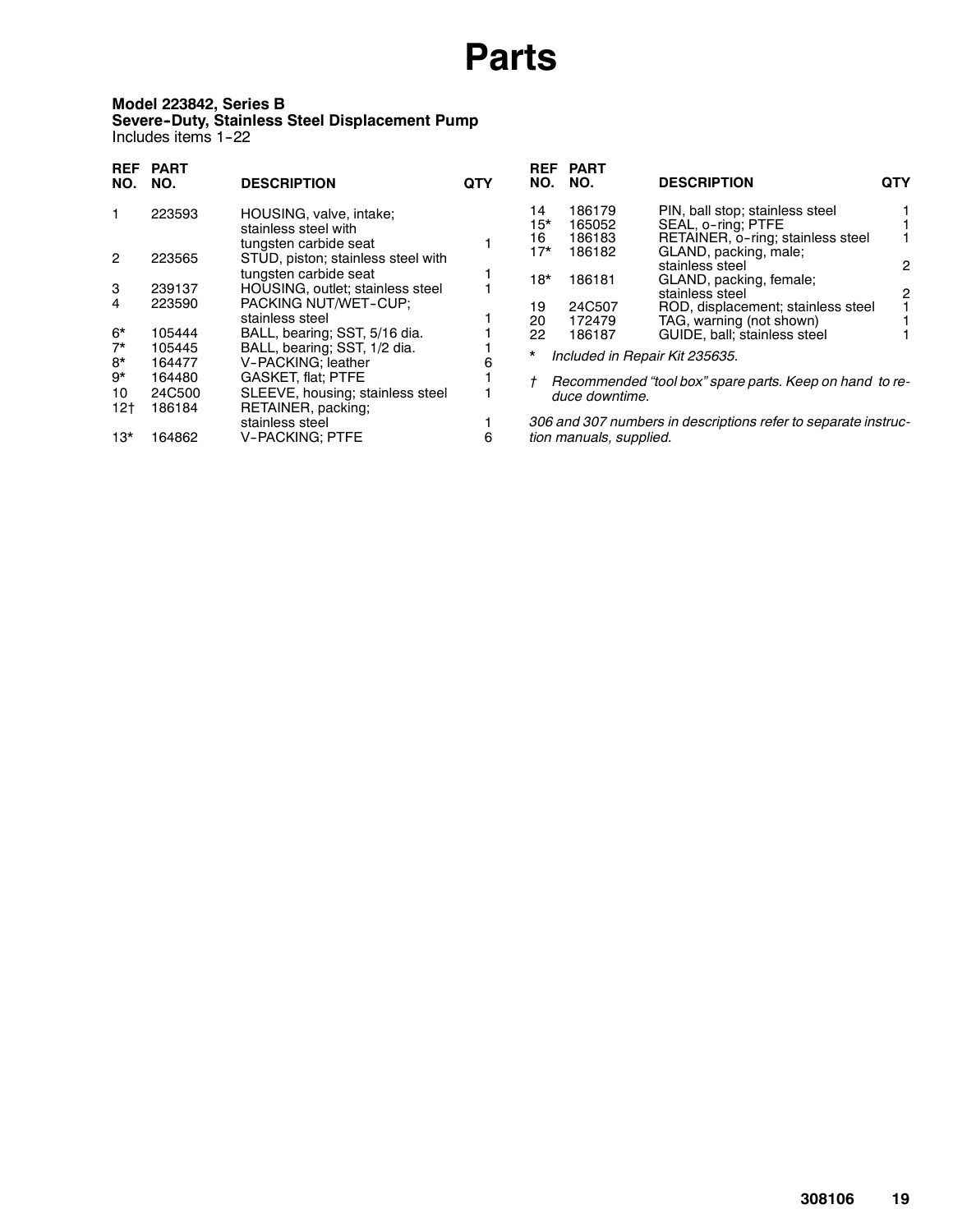## **Technical Data**

| Maximum fluid working pressure 3600 psi (25.0 MPa, 250 bar)                                                                  |
|------------------------------------------------------------------------------------------------------------------------------|
|                                                                                                                              |
|                                                                                                                              |
|                                                                                                                              |
|                                                                                                                              |
| 0.25 to 0.42 gpm (0.9 to 1.6 liters/min)                                                                                     |
| Air consumption $\ldots \ldots \ldots \ldots \ldots \ldots \ldots \ldots \ldots \ldots \ldots$ approx. 35 scfm (0.98 m3/min) |
| at 1 gpm (3.8 liters/min) at 100 psi (0.7 MPa, 7 bar) air pressure                                                           |
|                                                                                                                              |
|                                                                                                                              |
| Chrome Plating; Tungsten Carbide; PTFE; Leather                                                                              |
|                                                                                                                              |

KEY: Fluid Outlet Pressure - Black Curves Air Consumption - Gray Curves



**FLUID FLOW (TEST FLUID: NO. 10 WEIGHT OIL)**

**To find Fluid Outlet Pressure** (bar/psi) at a specific fluid flow (lpm/ gpm) and operating air pressure (bar/psi):

1. Locate desired flow along bottom of chart.

2. Follow vertical line up to intersection with selected fluid outlet pressure curve (black). Follow left to scale to read fluid outlet pressure.

**To find Pump Air Consumption** (m3/min or scfm) at a specific fluid flow (lpm/gpm) and air pressure (bar/psi):

1. Locate desired flow along bottom of chart.

2. Read vertical line up to intersection with selected air consumption curve (gray). Follow right to scale to read air consumption.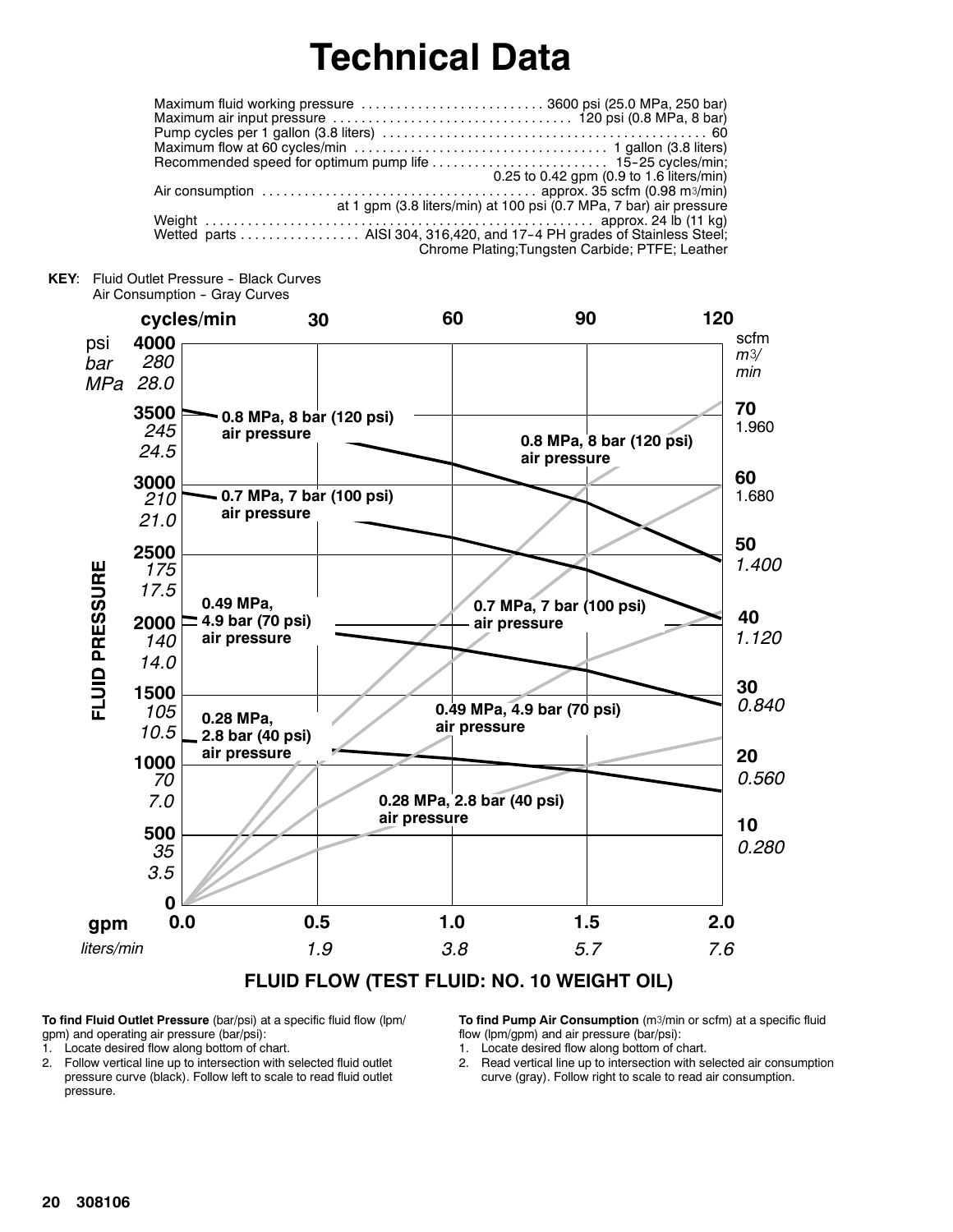## **Technical Data**

| 0.18 to 0.30 gpm (0.7 to 1.14 liters/min)                                |
|--------------------------------------------------------------------------|
|                                                                          |
| at 1 gpm (3.8 liters/min) at 100 psi (0.7 MPa, 7 bar) air pressure       |
|                                                                          |
| Wetted parts  AISI 304, 316, 420, and 17-4 PH grades of Stainless Steel; |
| Chrome Plating; Tungsten Carbide; PTFE; Leather                          |
|                                                                          |





**FLUID FLOW (TEST FLUID: NO. 10 WEIGHT OIL)**

**To find Fluid Outlet Pressure** (bar/psi) at a specific fluid flow (lpm/ gpm) and operating air pressure (bar/psi):

1. Locate desired flow along bottom of chart.

2. Follow vertical line up to intersection with selected fluid outlet pressure curve (black). Follow left to scale to read fluid outlet pressure.

**To find Pump Air Consumption** (m3/min or scfm) at a specific fluid flow (lpm/gpm) and air pressure (bar/psi):

- 1. Locate desired flow along bottom of chart.
- 2. Read vertical line up to intersection with selected air consumption curve (gray). Follow right to scale to read air consumption.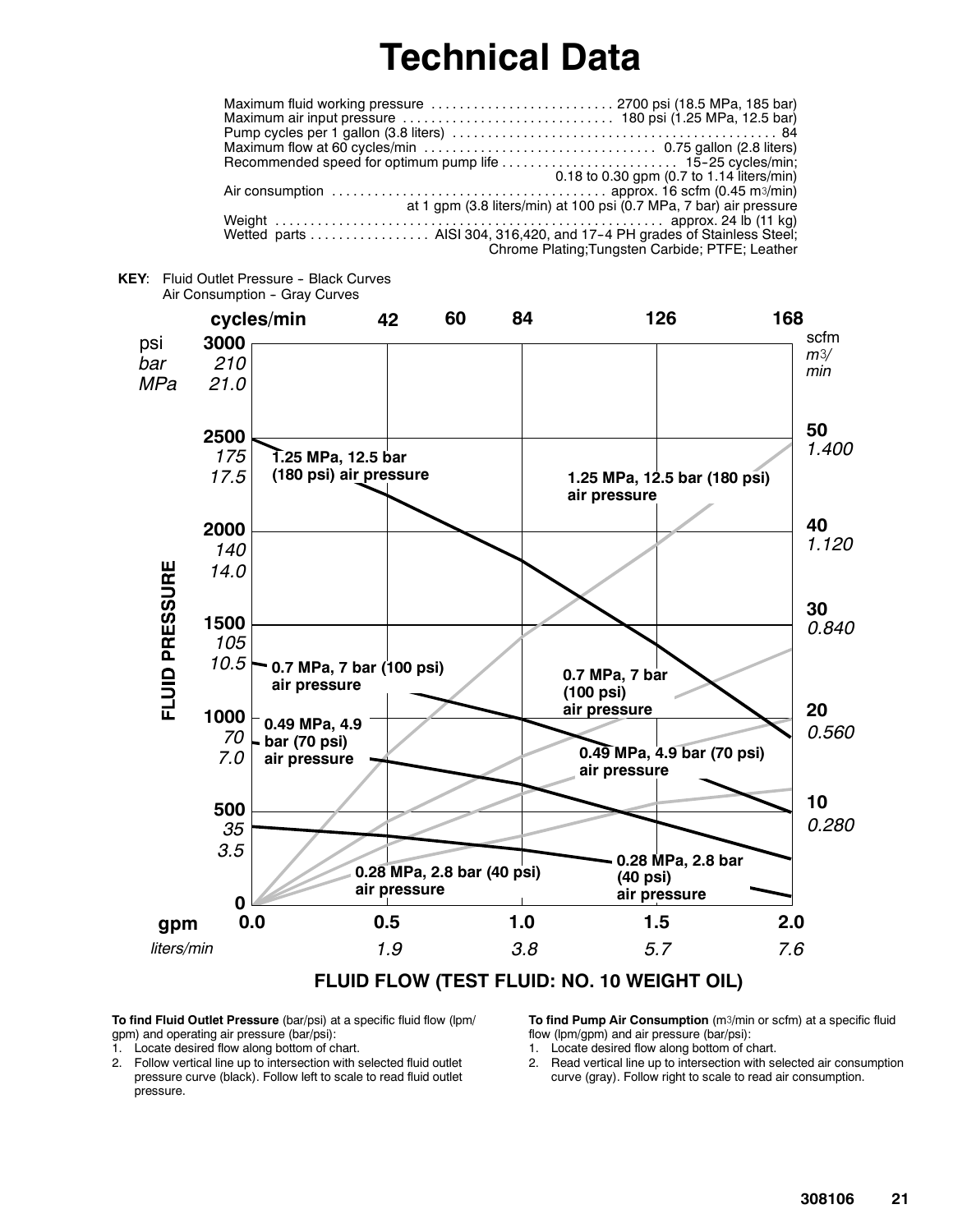

| <b>Pump</b><br><b>Model</b> | А          | в                    | C             |
|-----------------------------|------------|----------------------|---------------|
| 223843                      | 30 in.     | 14.8 in.             | 15.2 in.      |
|                             | $(762$ mm) | $(376 \, \text{mm})$ | $(386$ mm $)$ |
| 223844                      | 28.4 in.   | $13.3$ in.           | $15.1$ in.    |
|                             | (722 mm)   | $(338$ mm $)$        | $(384$ mm $)$ |